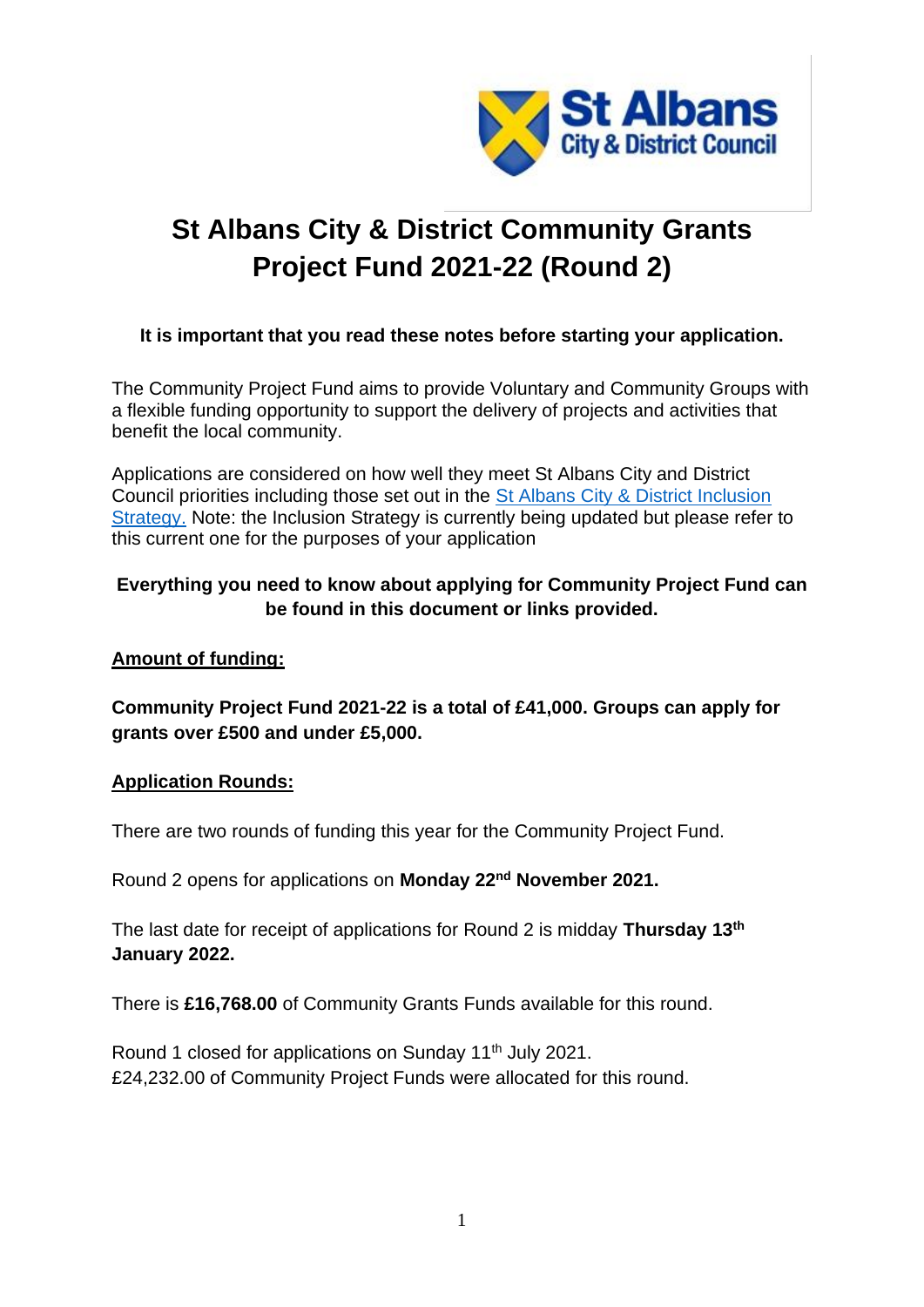

# **What can be funded:**

- A wide range of projects and activities supporting vulnerable people in the District to enjoy community life and be included. This could include sports, arts, music, outdoor activities or social groups
- Projects and activities can be time limited (e.g. over a school holiday) or can run over a longer period (e.g. once a week)
- Projects can be for a small number of vulnerable people or a bigger group. The important thing is to evidence the difference it will make to beneficiaries
- Service users/ beneficiaries should be involved in the planning and design of the project wherever possible

## **Who can apply:**

- Constituted Voluntary and Community Sector Organisations (organisations do not have to be registered charities)
- Social Enterprise Organisations/ Community Interest Companies (Company Limited by Guarantee model)
- We welcome applications from organisations that are new in the district/ have not been funded by SADC before. Evidence of need, understanding the district and willingness to partnership working will be assessed. Note: new organisations may need to submit additional financial information and if successful, will be required to meet SADC Officers in person before payment is processed. Applications may also be referred to SADC Internal Audit if deemed necessary.

## **Who cannot apply:**

- Organisations in receipt of Community Revenue Fund and Strategic Funding
- Groups who do not have a full year's accounts available
- Private companies and individuals
- Community groups who do not have a constitution, bank account and management committee/ trustees
- Statutory organisations or groups controlled by public sector organisations such as Local Authorities, Primary Care Trusts and Schools, (this includes Parent Teacher Associations making applications for projects that will only benefit a particular school community)
- Organisations whose purpose is to give out funding to other groups, the grant must be used by the applying organisation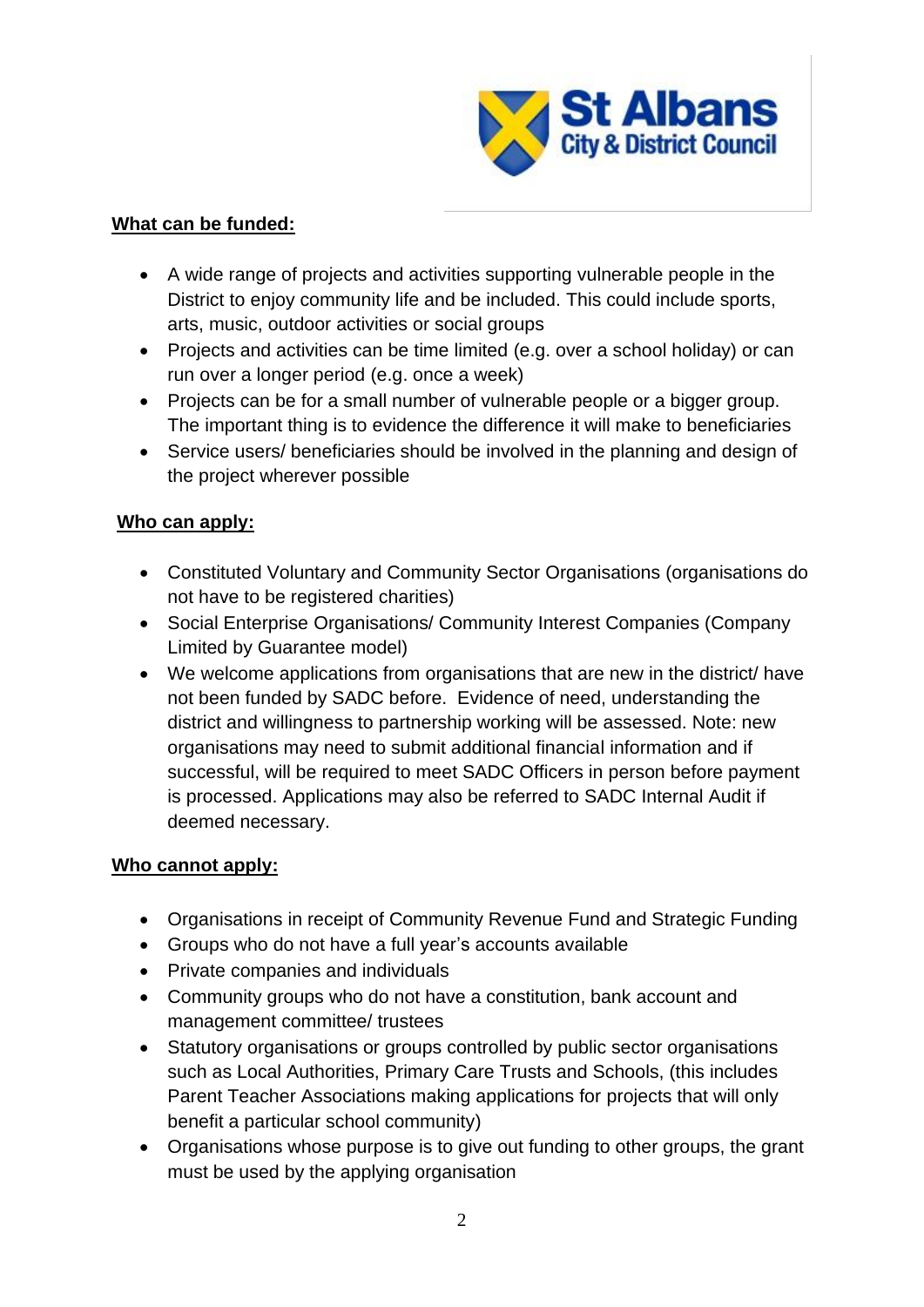

Organisations operating outside St Albans City and District and who do not serve the needs of those living, working, or studying in the district

## **We will consider applications that:**

- Meet the funding criteria
- Demonstrate how they contribute to the Inclusion Strategy
- Have specific, realistic and deliverable outcomes which will meet an identified evidenced need
- Can demonstrate that service users have been involved in making the application or if not applicable, that service users' needs have been fully considered
- Are fixed term projects (to be completed by September 2022)
- Are previously SADC grant funded projects *if* learning from the project has been applied and applicants can demonstrate added benefit and value and propose new development to enhance users' experience. For example, introduction of new/tailored activities, outreach work to encourage new participants, upskilling management committees/volunteers, work to engage more volunteers
- Provide value for money
- Have a demonstrable impact for the residents of the District
- Have a clear strategy for sustaining the activity after the initial period
- Request funding between £500 and £5,000.

## **What cannot be funded:**

- Applications exclusively for capital items (there is a separate Response Capital Fund for these applications)
- Applications for funding which replaces or duplicates existing funding
- Contributions towards large general fundraising appeals e.g., £2,000 towards a £50,000 project.
- Commercial ventures
- Retrospective funding (i.e., grants for projects/ activities that have already happened)
- Services/activities that promote one particular faith or religious belief (the fund could support a faith group that is delivering something that is inclusive and open to all)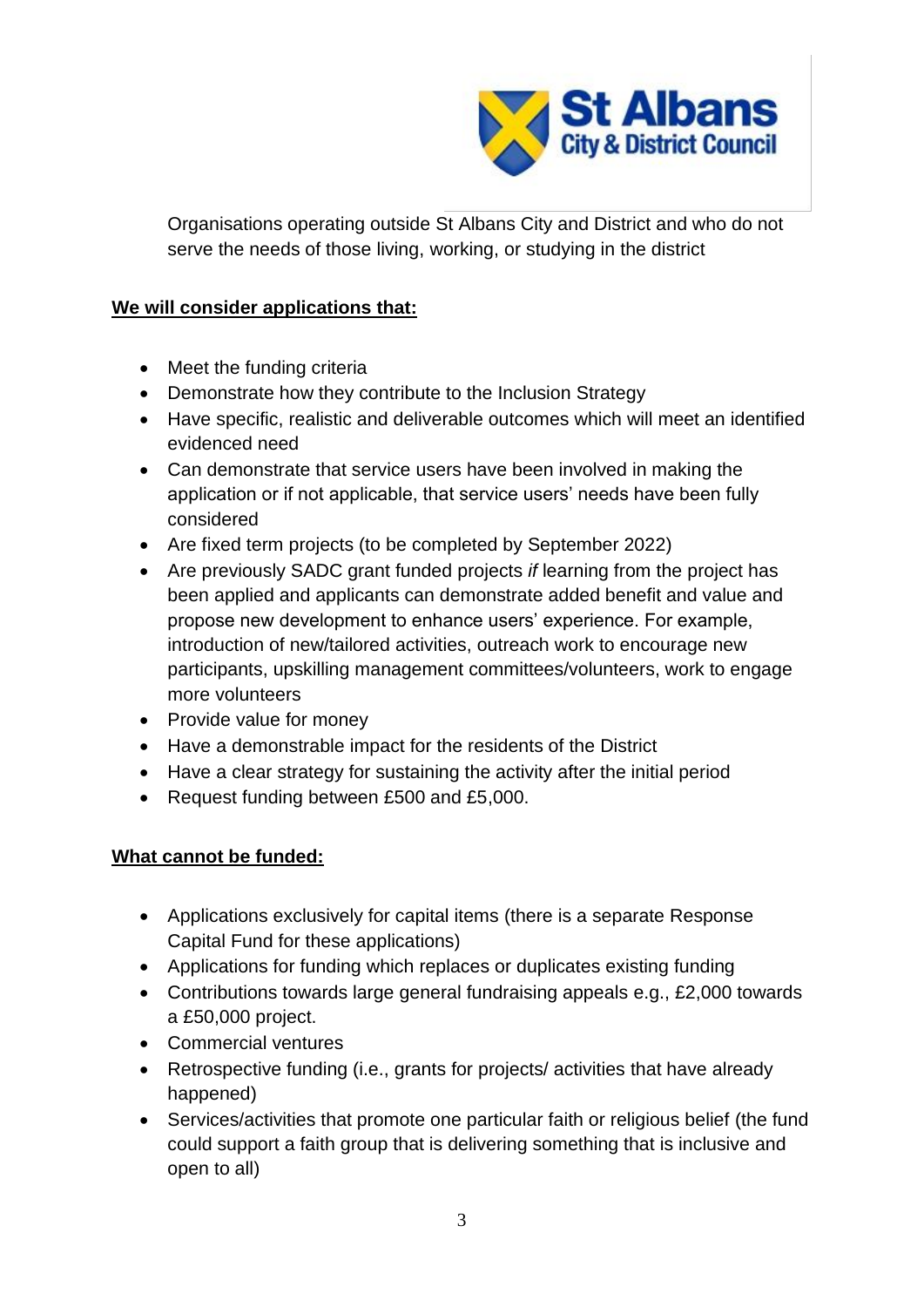

• Applications that support the furtherance of any one political party

Please Note: If your organisation is national/ county wide or operates outside the District, you must clearly demonstrate how your project will meet the needs of people living within St Albans City and District.

# **Application Process**

It is important that you read these notes before starting your application.

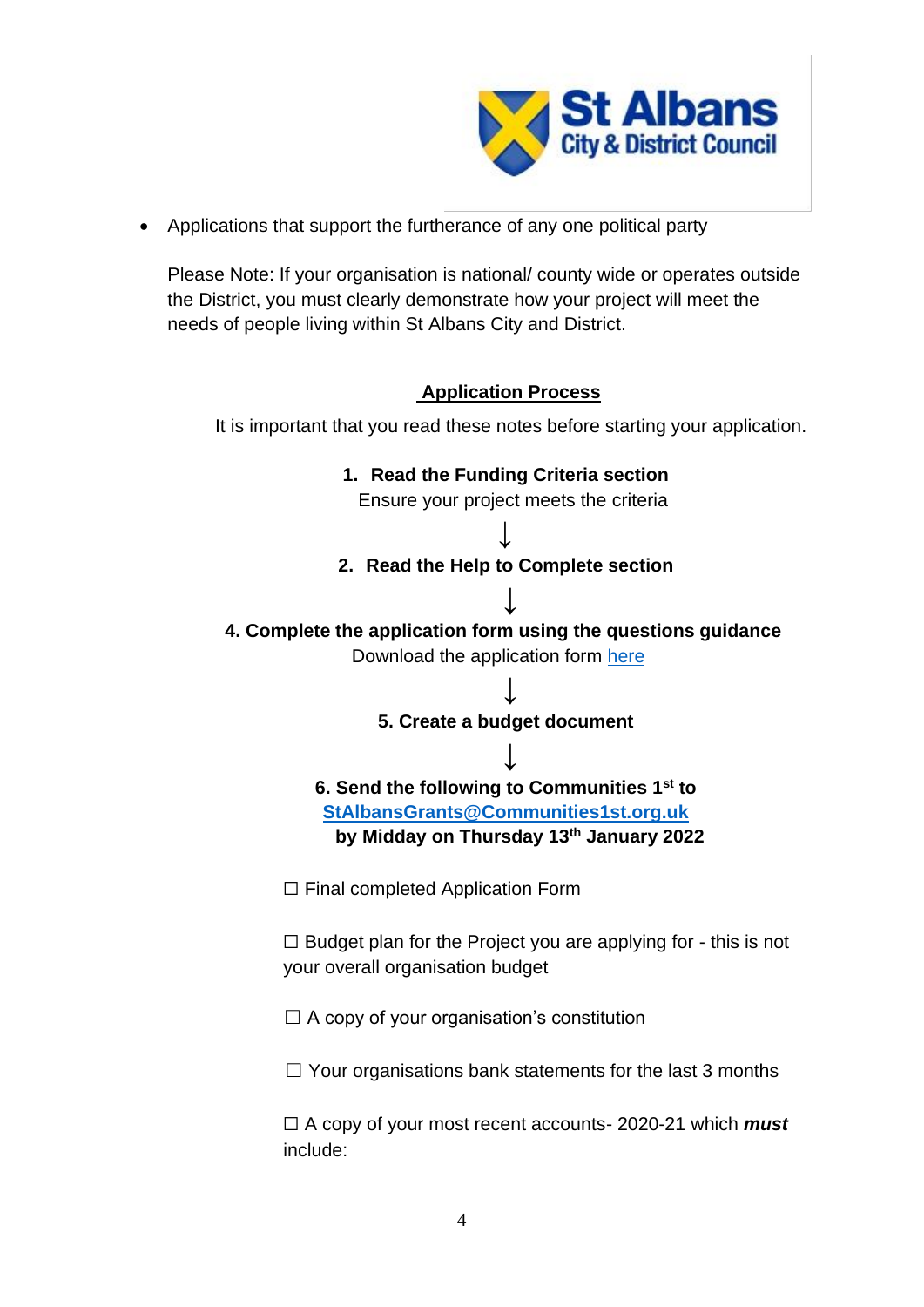

- Income and Expenditure Account (also known as Profit and Loss Account)
- Balance Sheet for your last financial year
- Notes to the financial statements

Please note: As part of the application process you may be required to provide further documentation. These will be requested by SADC, so please have the following prepared and ready:

- Safeguarding Children/Adults at Risk policies
- Health and Safety Policy
- Risk assessment example
- Environmental Policy
- Equal Opportunities Policy

Do not submit any of these documents with your application form.

# **Help to complete an application for the 2021-22 St Albans City & District Council Community Project Fund**

## **Advice Surgeries**

You are advised to attend an Advice Surgery, run by Communities 1st. See dates below:

**Advice Surgeries** (to discuss project ideas & give advice on applications) will be held via ZOOM on:

- Weds 8th December between 12.30pm 1.30pm [Register here](https://www.communities1st.org.uk/civicrm/event/info%3Fid%3D2125%26reset%3D1)
- Thurs 16th December between 2pm 3pm [Register here](https://www.communities1st.org.uk/civicrm/event/info%3Fid%3D2126%26reset%3D1)
- Tues  $21^{st}$  December between 10.30-11.30am [Register here](https://www.communities1st.org.uk/civicrm/event/info%3Fid%3D2127%26reset%3D1)

**Additional Advice Surgeries** via ZOOM to discuss completed draft applications will be also be offered. These are bookable for groups who have previously emailed a draft application to **[StAlbansGrants@communities1st.org.uk.](mailto:StAlbansGrants@communities1st.org.uk)** 

*Please note- help is only available through attendance at the advice surgeries.*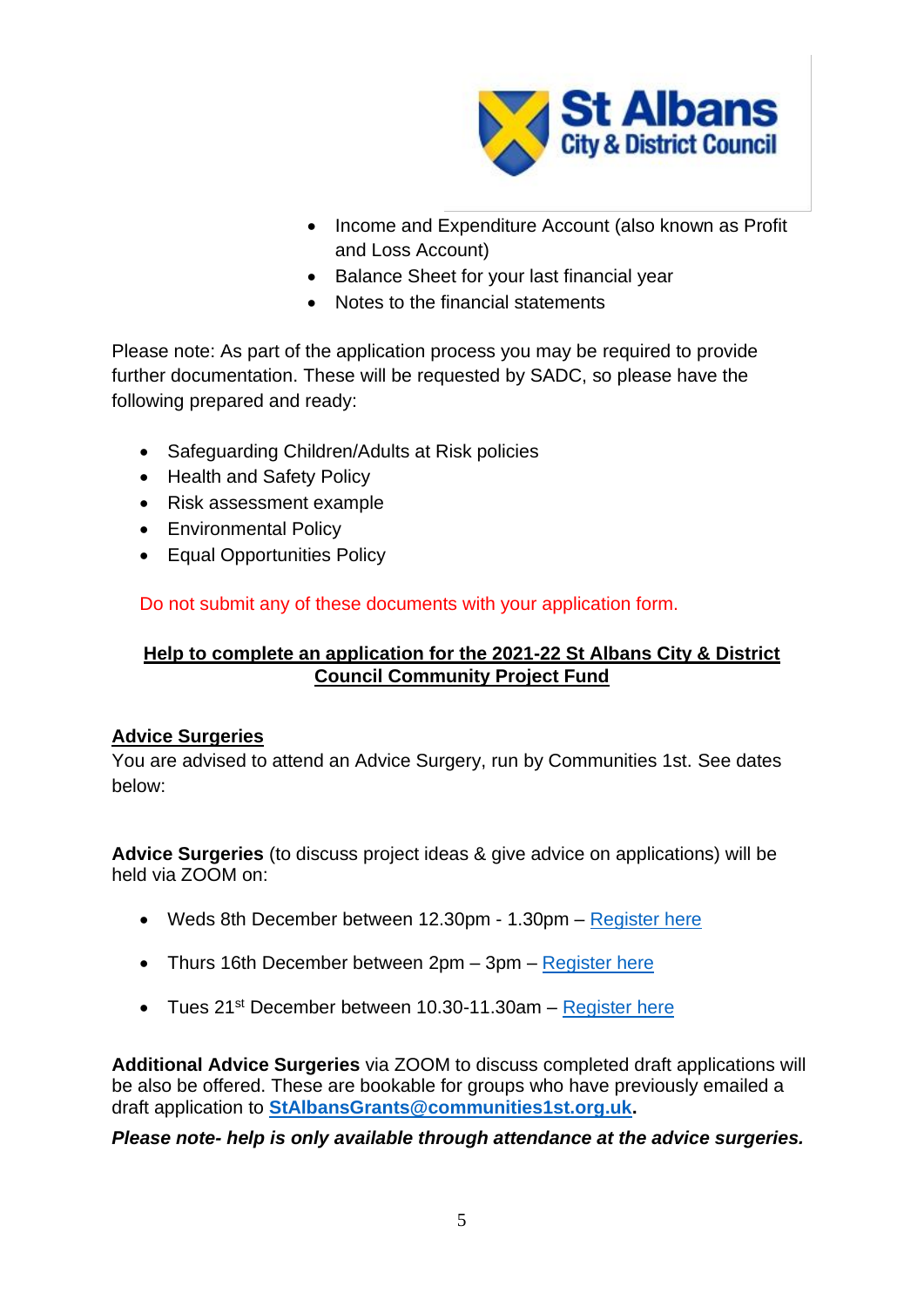

Time spent on providing advice within advice surgeries is provided free by Communities 1st, courtesy of funding from St Albans City & District Council.

**Please carefully read the 'Funding Criteria' section above as well as the following section before starting your application form, as they contain the answers to most queries.** 

# **Application Form questions**

*Please note the maximum word count for each section indicated on the application form.* 

**Lead Contact** This should be someone who is familiar with your organisation and able to answer questions.

**Position in Organisation** Please put the position of the lead contact, e.g. Coordinator, Fundraiser, Treasurer etc.

**Question 1** This is the name of the project, not your organisation e.g., **'***Computer Classes' or 'Friday Fun sessions'*

**Question 2** This should be a brief one- line description that sums up your project. Make sure you answer all questions in this section thoroughly to demonstrate the planning that has gone into designing your project.

**Question 3** Give a description of the steps you plan to take to get your project ready and when you will do each one (a time-plan). E.g. recruiting project workers, hiring a hall, finding volunteers, buying equipment, devising publicity, printing flyers, finding partner organisations, finding trainers (bullets points or a table work well here). Please ensure a start and completion date are included.

**Question 4** Will you project continue after the monitoring period? If so, how will this be funded? Has anything been secured already to ensure the project can continue e.g. funding for room hire and staff costs?

**Question 5** Give a description and examples of any previous experience your organisation has in running activities/ projects like the one you have described in your application? Please provide examples of any pilot projects or similar projects that have been carried out.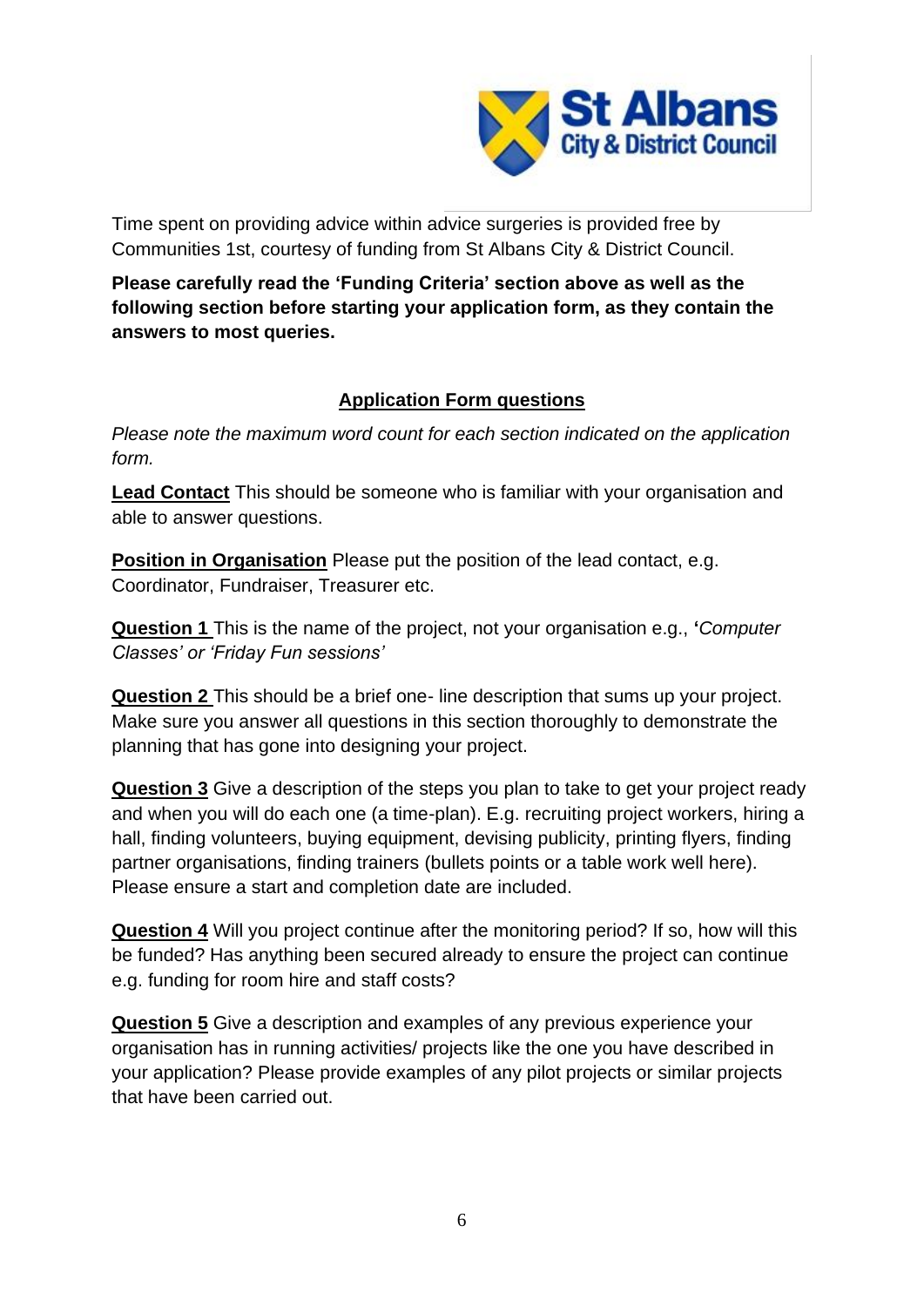

**Question 6** You might be requesting just a proportion of the project costs**.** For example, the full cost of your project,' Project X' may be £9,700 but you are asking for £4,800. Please put the *total* cost here (i.e. £9,700)

**Question 7a** This is the amount you are asking for from Community Project Fund, for example, £4,800**.** *Please make sure your submitted budget has the same figure and it is clear how much you are asking for from SADC and how much you are expecting to raise from other sources (if needed)* 

**Question 7b** We need to know here if you have any other funding applications in process for the *same* items/services you are detailing in this application. For example, you are applying to this fund for £4,800 for Project X but you are also applying to 'WegiveGrants' for £4,800 for Project X.

Please detail which other Trusts/ Foundations or local authorities you have applied to, provide details of the amount requested and when you will hear if your application has been successful. Note: We may check with the trusts/foundations you have named in this section. By signing the application form, you give us consent to do so.

**Question 8a** Is your project dependent on securing funding from any other sources as well as Community Project Funding? For example, if your project costs a total of £9,700 and it cannot run without you raising £9,700 then you should indicate that here. For example, you might be applying for project costs for a holiday activity to this fund but it cannot run unless you get funds from elsewhere to pay for the hire of the hall.

**Question 8b** If you have applied for additional funding elsewhere, give details of whom you have applied to, how much and when you expect to find out if you have been successful. Note: We may check with the trusts/foundations you have named in this section. By signing the application form, you give us consent to do so.

**Question 9** Please explain how you know people in your community need or want your project/activities and what evidence you have collected to demonstrate this.

In this section you need to demonstrate evidence of need, for example

• Are you unique in the area? If you aren't, what is special about your group, its services and members?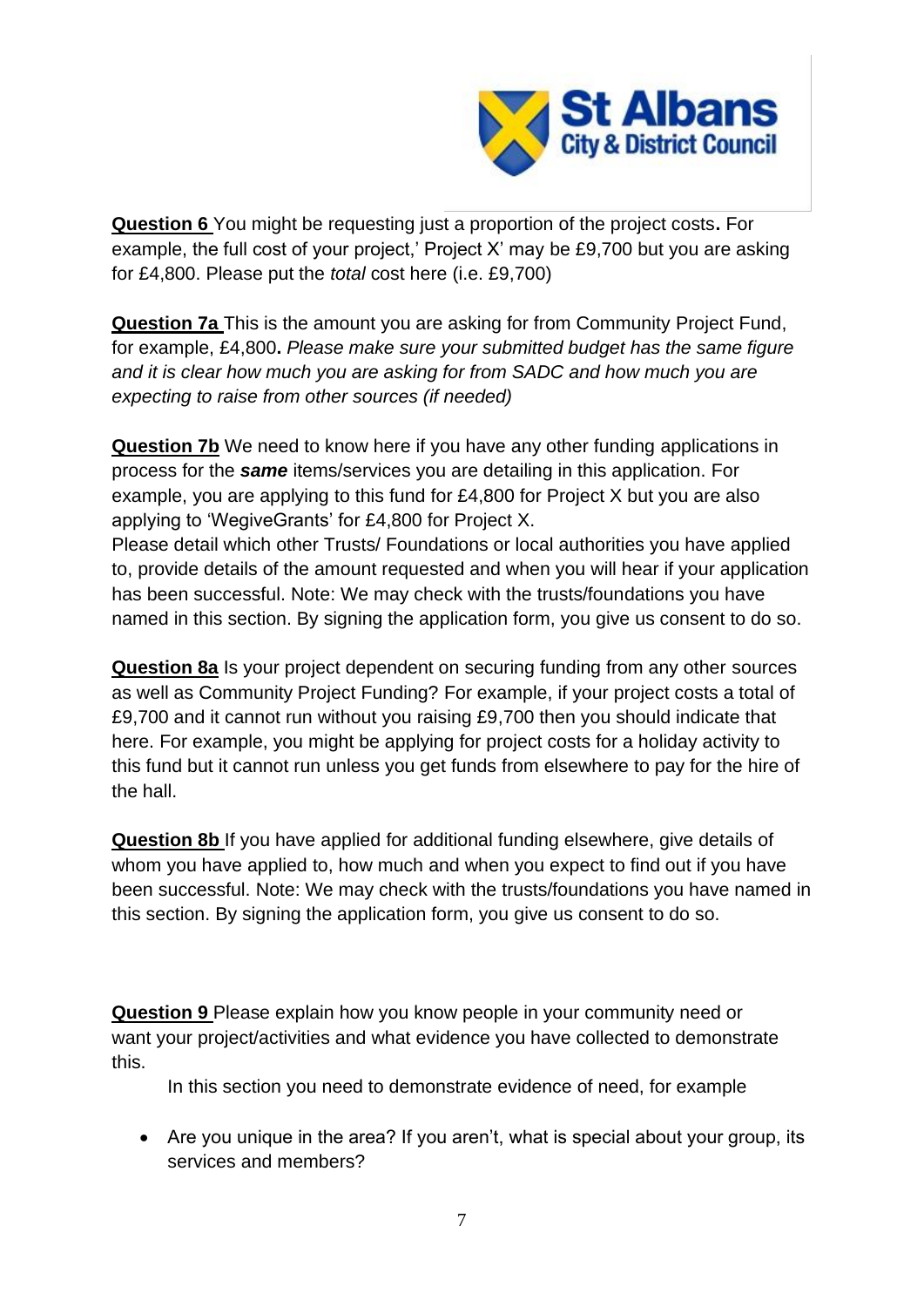

- Local statistics or research that supports the need for your type of service. (Make use of the St Albans City and District Council Community Profiles and Ward Profiles.)
- Numbers of people on your waiting list
- Number of referrals you receive per week/month
- Questionnaires to see if there is a need for your service in the area
- Other forms of evidence that your community needs or wants your service

**Question 9b** How have your service users/ beneficiaries been involved in making this application? How have they shaped the proposed project? Have they helped to write the application?

**Question 10** Be clear about who your target audience is. Refer to [St Albans City and](https://www.stalbans.gov.uk/sites/default/files/documents/publications/council/Inclusion%20Strategy%202017-2020%20-%20Final_tcm15-53796.pdf)  [District Inclusion Strategy](https://www.stalbans.gov.uk/sites/default/files/documents/publications/council/Inclusion%20Strategy%202017-2020%20-%20Final_tcm15-53796.pdf) for key priority groups. '*Area of residence'* may differ from where you plan to hold the project or activity. E.g. you may plan to run an art group in the city centre targeted at people living in Sopwell. *Please note- your project must directly benefit residents of St Albans City and District.* Note the Inclusion Strategy is currently being updated but please refer to 2017-20 version for this purpose.

**Question 11** How many people will benefit from your project? Please include the number of direct and indirect beneficiaries.

- Direct beneficiaries individuals participating directly in the project, e.g. number of members attending a club each week.
- Indirect beneficiaries individuals who do not directly attend the activities but who could potentially benefit from them via the direct beneficiaries, e.g. parents and carers.

**Question 12** If you know the profile of some of your beneficiaries it can help us understand who will be most impacted by this fund. Tick to show who will be impacted by your project. Where possible, provide details of the approximate number or percentage of the beneficiaries in each category that will benefit from your service.

**Question 13** St Albans City and District Council outlines key priority areas in its Inclusion Strategy. It is recommended that you consider these areas in the design of the project. Reference this clearly in this section when describing how your project will meet the specified criteria.

## **Demonstrate with examples how you meet the criteria (we appreciate your project may not fully meet all 4, but please complete as much as possible).**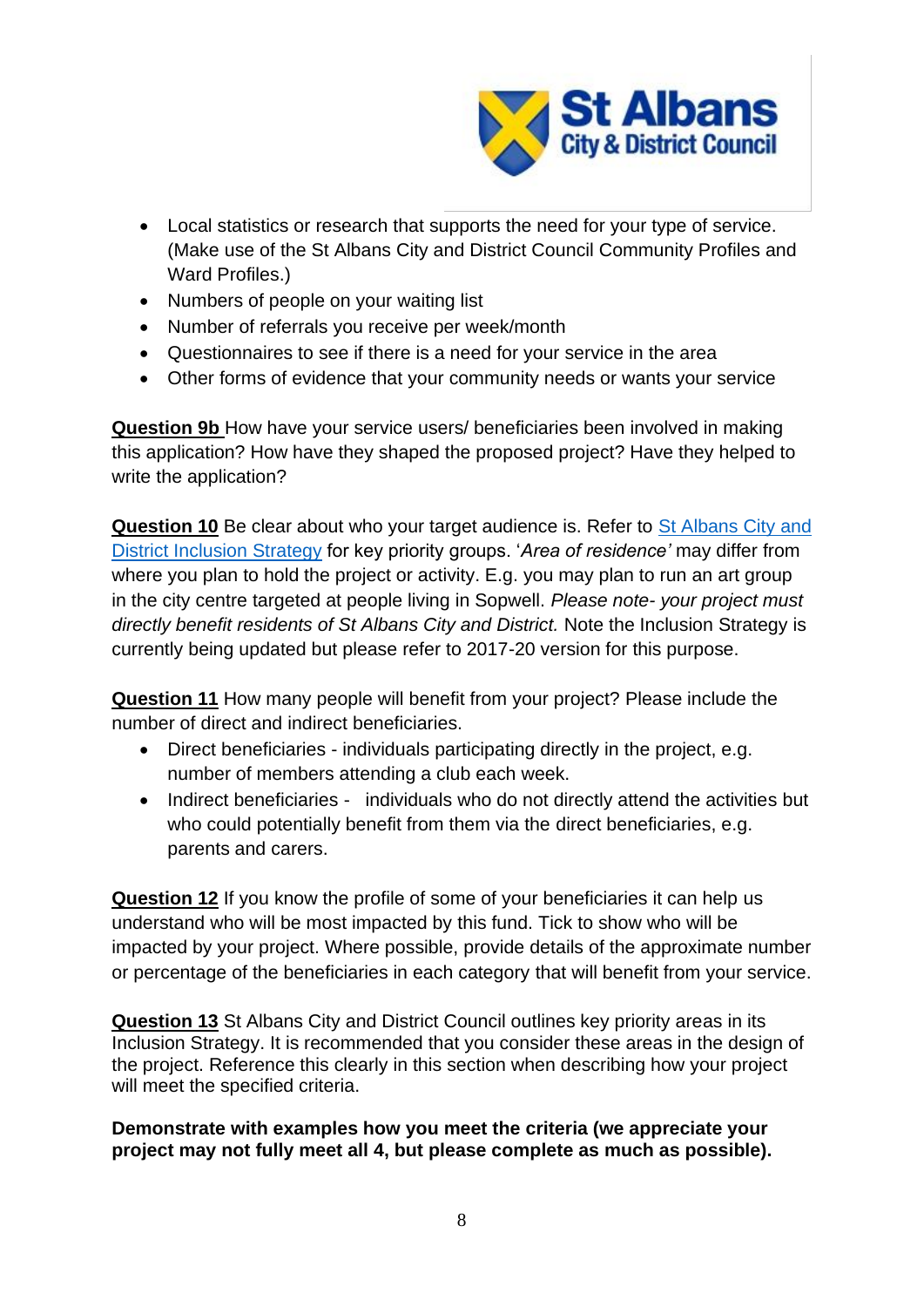

## **See examples below:**

## Provide support to vulnerable communities leading towards greater equality within the District.

- Reduce the isolation of 10 women for whom English is not their first language by providing access to community activities
- Increase 20 older people's access to services by providing opportunities to develop computer skills

Enable local people to become involved in community life.

• Support 20 young people to care for their environment by taking part in a clean-up campaign.

## Encourage people from different groups to get on well together.

- Support 15 young men of Muslim faith to take part in interfaith community football tournament
- Enable 20 young people with learning disabilities to access a local art group

Having a say -Increase people's involvement in local decision making

- Engage 20 young people in local democracy week events
- Enable five beneficiaries of project to sit on group committee

**Question 14** What will the impact of your project be? What changes will the project/ activities make to people's lives? What will they gain from being involved in the project? If applicable, please refer to volunteers as well. Example:

| <b>EXAMPLE</b>                       |                                                                                                              |
|--------------------------------------|--------------------------------------------------------------------------------------------------------------|
| <b>Change 1</b>                      | Reduced isolation for service users                                                                          |
| What will you do to<br>achieve this? | Signpost people to the befriending service                                                                   |
| How will you measure<br>it?          | Service users will fill out a questionnaire asking them if<br>using the service made them feel less isolated |

**Question 15** List the other organisations you will work with to support your project delivery. How will you link up with them so they can support/ promote your project?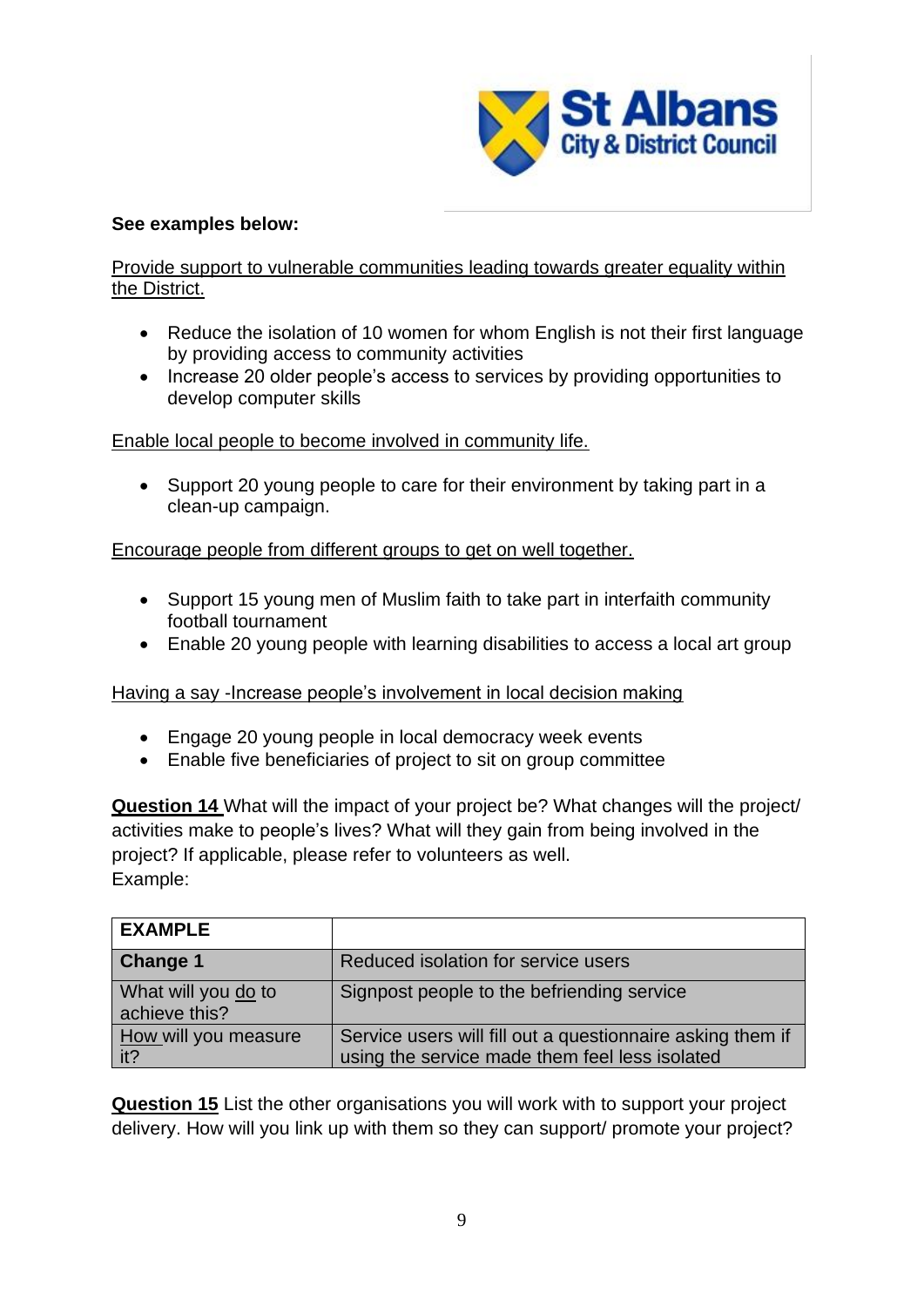

**Question 16** In this section you should give details of how people will find out about your project. Do you have a plan to attract new members/clients? Are you in touch with any other organisations who will advertise your project? You should use this section to demonstrate how your publicity will reach the people you have listed in your answer to questions 10-12.

**Question 17** In this section you should explain what you do to protect the people who use your service from harm (training, DBS checks etc.) and also what you do if someone makes an allegation or disclosure of abuse. As part of the application process, you will be required to submit a copy of your Safeguarding Adults at Risk policy and/your Safeguarding Children Policy. If you are not sure whether you have the right Safeguarding policies and procedures in place, further information can be found:

Child Safeguarding Policy - [www.nspcc.org.uk/preventing](http://www.nspcc.org.uk/preventing-abuse/safeguarding/writing-a-safeguarding-policy/)[abuse/safeguarding/writing-a-safeguarding-policy/](http://www.nspcc.org.uk/preventing-abuse/safeguarding/writing-a-safeguarding-policy/) Safeguarding Information <https://knowhownonprofit.org/organisation/operations/safeguarding>

**Question 18** We would like to know here what measures you have in place to ensure equal access to your services and what you do to make sure that you don't discriminate. As part of the application process, you will be required to submit a copy of your Equal Opportunities Policy. If you do not have one or are unsure if it is up to date, further information can be found at:

<https://knowhownonprofit.org/organisation/operations/policies-and-procedures>

**Question 19** St Albans City and District Council is committed to reducing climate change. Explain here how you have considered the environment impact of your project and what you will do to minimise the impact. As part of the application process, you will be required to submit a copy of your Environmental Policy. A sample environmental policy can be found [here,](http://www.voluntaryactionharrow.org.uk/sample-environmental-policy-charities/) although there are many more available online.

**Question 20** This is your opportunity to tell us anything that you have not mentioned on the application form that you think will support your application. Please keep to the word limit and do not repeat anything you have already mentioned. Note: you do not need to complete this section.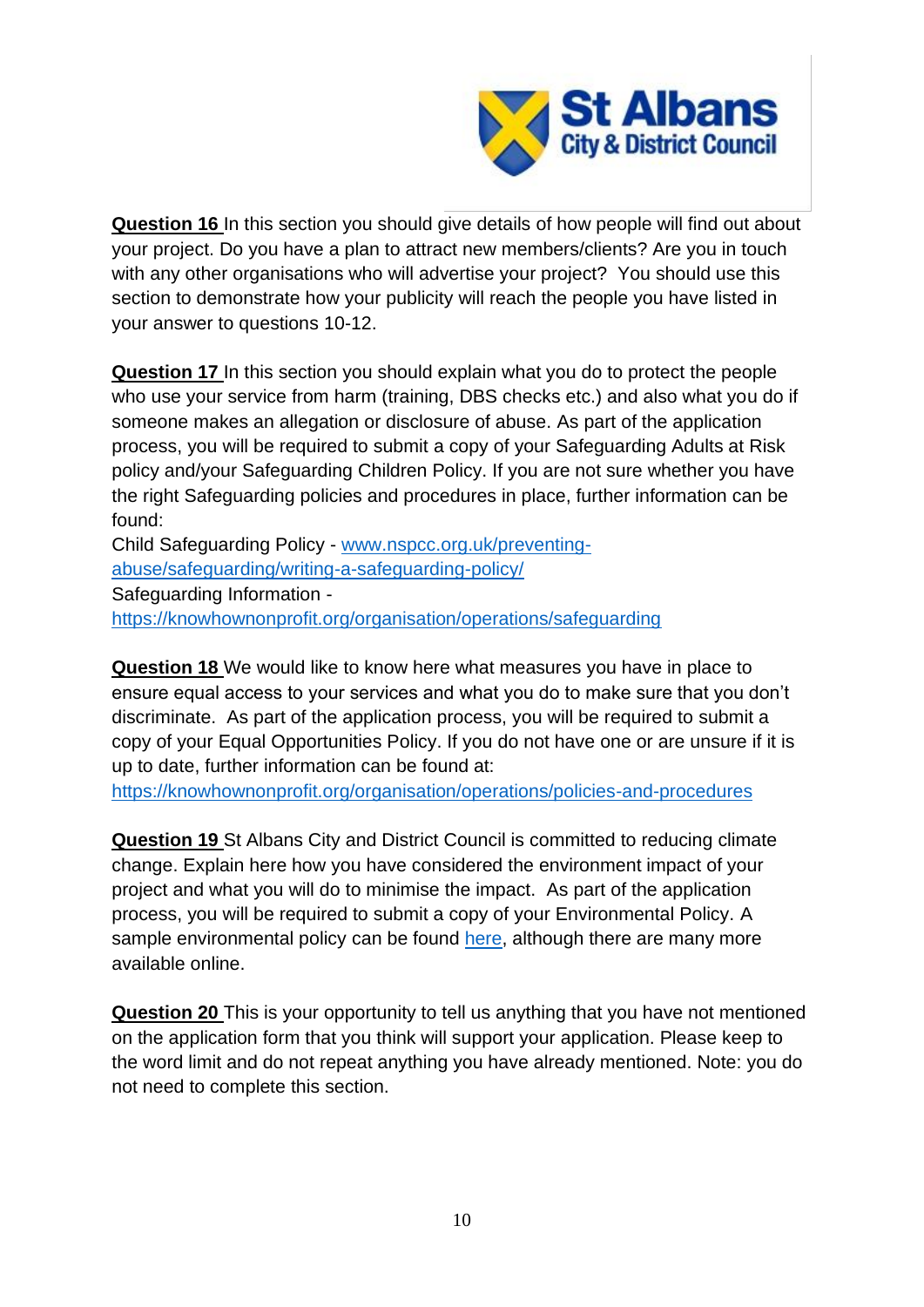

## **Sample budget plan**.

This must be a separate document. It needs to list all the individual costs associated with the project and you must total the costs. Projects need to demonstrate value for money. **Note: In some cases, grants may only be awarded for part of the requested amount. Please cost up your project, rather than trying to make your project fit the grant amount.**

Project worker costs should be broken down, (i.e. support worker £9.50 per hour x 12 hours per month x 6 months).

If your organisation is contributing to the project or you have negotiated free support or items, you can itemise this and show the value alongside the description. Please show the cost to the project as £0. (e.g. 100 Volunteer Hours' worth £1,200, 1 day Hall Hire worth £200.)

Example Budget Plan **-** Day Trip for Elderly People

| Minibus Hire 3 days                                          | $(E100 \text{ per day})$   |   | £300.00 |
|--------------------------------------------------------------|----------------------------|---|---------|
| Petrol<br>3 Trips                                            | of 20 miles @45p per mile) |   | £ 27.00 |
| Volunteer Driver $-3$ days (worth £300)                      |                            |   | 0.00    |
| 15 Adults entrance to Zoo (15 x 10)                          |                            |   | £150.00 |
| 15 Adults entrance to pier (15 x £2)                         |                            |   | £ 30.00 |
| 15 Adults talk at museum (15 x £4)                           |                            |   | £ 60.00 |
| Carers on 3 trips (negotiated - free)                        |                            |   | 0.00    |
| Meal at café paid for by members                             |                            | £ | 0.00    |
| Volunteer escorts $-10 \times 6$ hours x 3days (worth £2000) |                            | £ | 0.00    |
| Volunteer organiser – 50 hours (worth £600)                  |                            |   | 0.00    |
|                                                              |                            |   |         |

# **Total Cost £ 567.00**

## **How to apply**

Complete the Community Project Fund application form which is available in electronic format from:

St Albans City & District Council- [www.stalbans.gov.uk/grants](http://www.stalbans.gov.uk/grants)

The completed application form, constitution, project budget and accounts must be emailed to [StAlbansGrants@communities1st.org.uk](mailto:StAlbansGrants@communities1st.org.uk) by **midday (12 o'clock) on Thursday 13 th January 2022.**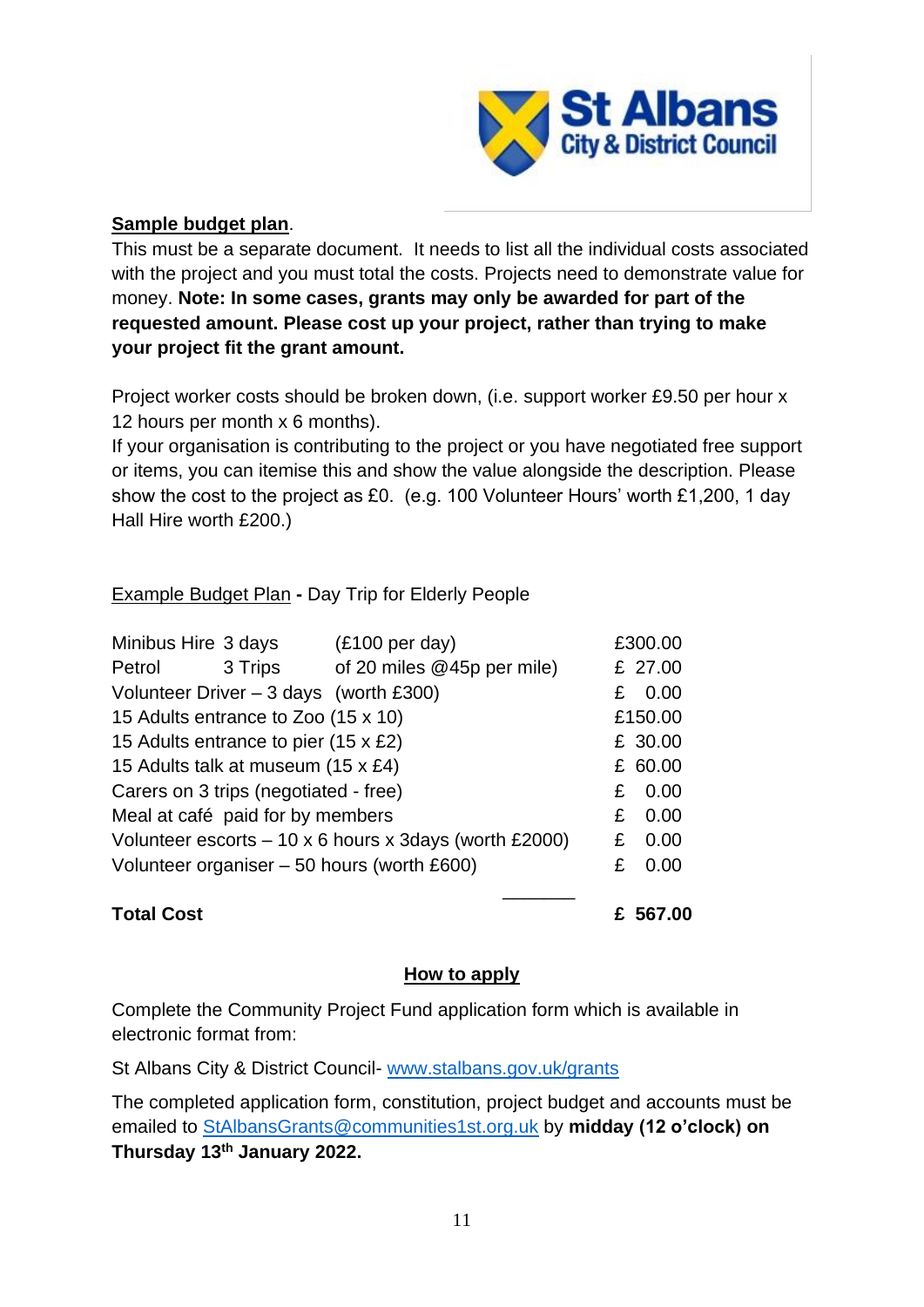

Paper copies will only be accepted in very exceptional circumstances with prior agreement.

# **Further documentation**

As part of the application process you may be required to submit the following documentation. DO NOT SEND WITH YOUR APPLICATION but ensure they are available upon request.

- Safeguarding Children/Adults at Risk policies
- Health and Safety Policy
- Risk assessment example
- Environmental Policy
- Equal Opportunities Policy

# **Links and Emails**

**Communities 1st: [StAlbansGrants@communities1st.org.uk](mailto:StAlbansGrants@communities1st.org.uk)**

**St Albans City & District Council: [engagement@stalbans.gov.uk](mailto:engagement@stalbans.gov.uk)**

# **Applications must be received, via email, by Midday (12 o'clock) 13 th January 2022**

**Applications received after this deadline will NOT be considered.**

**Applications must be sent to [StAlbansGrants@communities1st.org.uk](mailto:StAlbansGrants@communities1st.org.uk)**

**Applications must have in the subject box: the name of your organisation and the words 'Final Application Community Project Fund- November 2021'.**

## **Timetable**

| 2021/22 Community Project<br>Fund open | Monday 22 <sup>nd</sup> November 2021                                                                                         |
|----------------------------------------|-------------------------------------------------------------------------------------------------------------------------------|
| <b>Advice Workshop Dates</b>           | Weds 8th Dec 12.30 - 1.30pm<br>$\bullet$<br><b>Thurs 16th Dec 2.00 - 3.00pm</b><br>$\bullet$<br>Tues 21st Dec 10.30 - 11.30am |